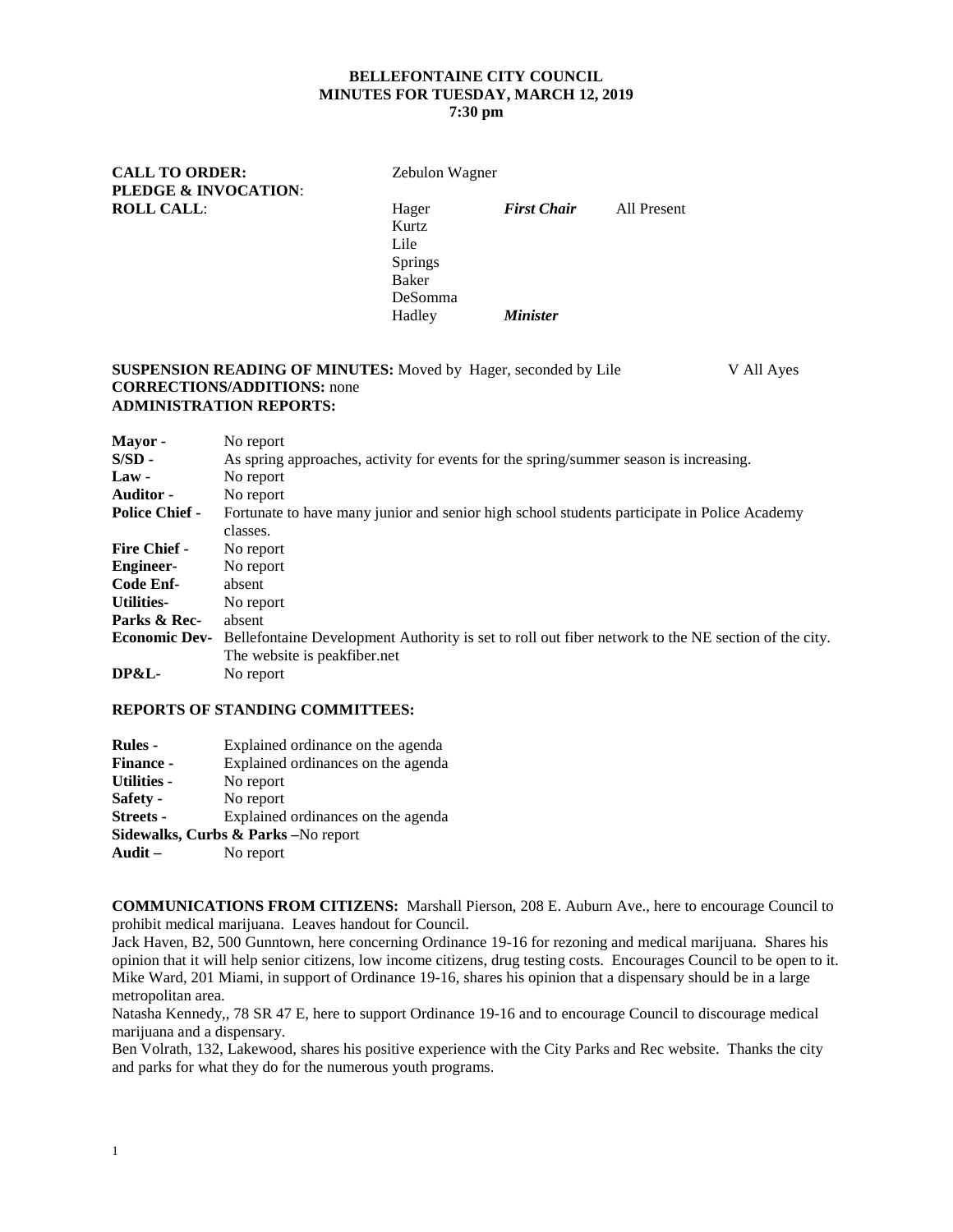#### **INTRODUCTION OF ORDINANCES:**

#### **1. ORDINANCES FOR 1ST READING**

19-20 A. AN ORDINANCE AMENDING ORDINANCE 18-96 WHICH AUTHORIZED AND CREATED A NEW PROBATION OFFICER'S POSITION FOR BELLEFONTAINE MUNICIPAL COURT AND DECLARING AN EMERGENCY IN THE CITY OF BELLEFONTAINE, OHIO. **FINANCE**

| $3RR-$                | Moved by Baker, seconded by Kurtz | V All Ayes |
|-----------------------|-----------------------------------|------------|
| Passage-<br>Adoption- |                                   |            |
|                       |                                   |            |

19-21 B. AN ORDINANCE AUTHORIZING AND DIRECTING THE CITY AUDITOR TO APPROPRIATE FUNDS FOR A \$5,000 CONTRIBUTION TO THE LOGAN COUNTY AGRICULTURAL SOCIETY FOR A NEW LOGAN COUNTY FAIR SHOW ARENA AND DECLARING AN EMERGENCY IN THE CITY OF BELLEFONTAINE, OHIO. **FINANCE**

| 3RR-      | Moved by Baker, seconded by Springs | V All Ayes |
|-----------|-------------------------------------|------------|
| Passage-  |                                     |            |
| Adoption- |                                     |            |

19-22 C. AN ORDINANCE AUTHORIZING THE HIRING OF PART-TIME SEASONAL EMPLOYEES FOR SUMMER 2019 EMPLOYMENT FOR THE STREET DEPARTMENT, AUTHORIZING APPROPRIATIONS THEREFORE AND DECLARING AN EMERGENCY IN THE CITY OF BELLEFONTAINE, OHIO. **FINANCE**

| $3RR-$    | Moved by Baker, seconded by Kurtz | V All Ayes |
|-----------|-----------------------------------|------------|
| Passage-  |                                   |            |
| Adoption- |                                   |            |

19-23 D. AN ORDINANCE AUTHORIZING THE HIRING OF A PART-TIME SEASONAL EMPLOYEE FOR THE CITY UTILITY'S OFFICE FOR SPRING/SUMMER 2019 EMPLOYMENT AND DECLARING AN EMERGENCY IN THE CITY OF BELLEFONTAINE, OHIO. **FINANCE**

| 3RR-      | Moved by Baker, seconded by DeSomma | V All Ayes |
|-----------|-------------------------------------|------------|
| Passage-  |                                     |            |
| Adoption- |                                     |            |

#### **2. ORDINANCES FOR 2ND READING**

19-15 A. AN ORDINANCE AUTHORIZING THE SERVICE-SAFETY DIRECTOR TO ENTER INTO A CONTRACT WITH THE ARMORED GROUP OF DEARBORN HEIGHTS, MICHIGAN 4 FOR THE PURCHASE OF A SPECIAL RESPONSE TEAM ARMORED VEHICLE AND DECLARING AN EMERGENCY IN THE CITY OF BELLEFONTAINE, OHIO. **FINANCE**

| $3RR-$    | Moved by Baker, seconded by DeSomma | V All Ayes |
|-----------|-------------------------------------|------------|
| Passage-  | Moved by Baker, seconded by DeSomma | V All Ayes |
| Adoption- | Moved by Baker, seconded by DeSomma | V All Ayes |

19-16 B. AN ORDINANCE AUTHORIZING AND ESTABLISHING CHAPTER 730 ENTITLED "MEDICAL MARIJUANA" OF THE CODIFIED ORDINANCES OF THE CITY OF BELLEFONTAINE, OHIO, PROHIBITING CULTIVATORS, PROCESSORS AND RETAIL DISPENSARIES OF MEDICAL MARIJUANA AND DECLARING AN EMERGENCY IN THE CITY OF BELLEFONTAINE, OHIO. **RULES**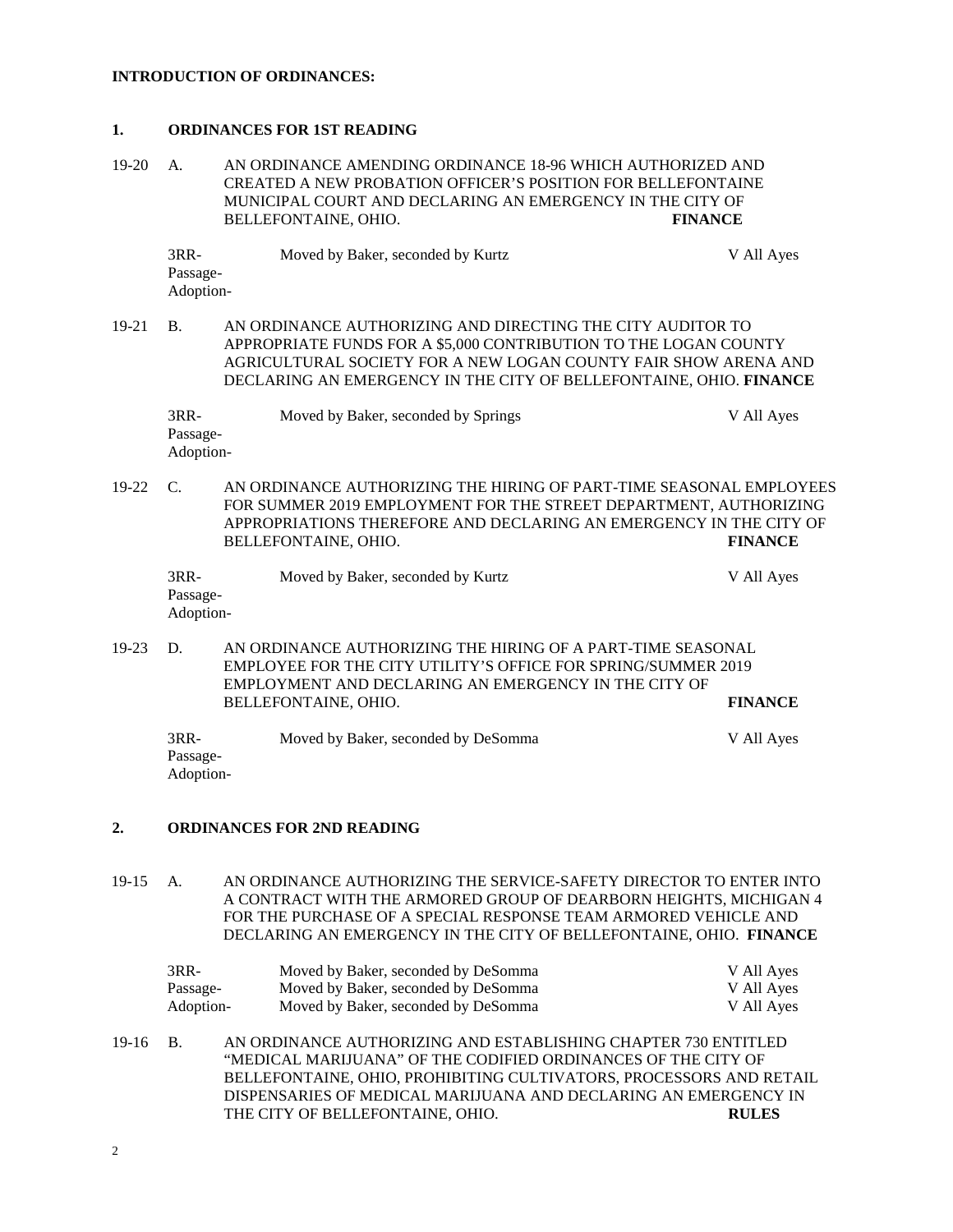|       | $3RR-$<br>Passage-<br>Adoption- | Moved by Hager, seconded by Kurtz                                                                                                                                                                                                                                                                 | V Ayes, DeSomma-no, Hadley-no |
|-------|---------------------------------|---------------------------------------------------------------------------------------------------------------------------------------------------------------------------------------------------------------------------------------------------------------------------------------------------|-------------------------------|
| 19-17 | $\mathcal{C}$                   | AN ORDINANCE VACATING A CERTAIN ALLEY IN THE VICINITY WEST OF SOUTH<br>DETROIT STREET, IN THE CITY OF BELLEFONTAINE, LAKE TOWNSHIP, LOGAN<br>COUNTY, OHIO, AND DECLARING AN EMERGENCY IN THE CITY OF<br><b>BELLEFONTAINE.</b>                                                                     | <b>STREET</b>                 |
|       | $3RR-$<br>Passage-<br>Adoption- | Moved by Kurtz, seconded by Lile                                                                                                                                                                                                                                                                  | V All Ayes                    |
| 19-18 | D.                              | AN ORDINANCE VACATING A PORTION OF WEST STREET SOUTH OF CHARLES<br>STREET, EAST OF CITY LOTS 2246-2249 AND WEST OF CITY LOTS 2267-2270 (728<br>NORTH DRIVE) IN THE CITY OF BELLEFONTAINE, LAKE TOWNSHIP, LOGAN<br>COUNTY, OHIO, AND DECLARING AN EMERGENCY IN THE CITY OF<br>BELLEFONTAINE, OHIO. | <b>STREET</b>                 |
|       | $3RR-$<br>Passage-<br>Adoption- | Moved by Kurtz. Seconded by Lile                                                                                                                                                                                                                                                                  | V All Ayes                    |

19-19 E. AN ORDINANCE AMENDING THE ESTABLISHED PAY SCALE FOR CERTAIN HOURLY EMPLOYEES OF THE CITY OF BELLEFONTAINE TO INCLUDE THE POSITION OF PROBATION OFFICER AND DECLARING AN EMERGENCY IN THE CITY OF BELLEFONTAINE, OHIO. (2019 CLERICAL WORKERS PAY ORDINANCE) **FINANCE**

| 3RR-      | Moved by Baker, seconded by Kurtz | V All Ayes |
|-----------|-----------------------------------|------------|
| Passage-  |                                   |            |
| Adoption- |                                   |            |

### **3. ORDINANCES FOR 3RD READING**

19-04 A. AN ORDINANCE AMENDING THE ESTABLISHED PAY SCALE FOR CERTAIN HOURLY EMPLOYEES OF THE CITY OF BELLEFONTAINE AND DECLARING AN EMERGENCY IN THE CITY OF BELLEFONTAINE, OHIO. (2019 SUPERVISORY WAGE ORDINANCE) **FINANCE**

|         | Adoption-             |                      |                                   | Moved by Baker, seconded by Springs                                                                                                       |  | V All Ayes |                                                                                                                                                                 |
|---------|-----------------------|----------------------|-----------------------------------|-------------------------------------------------------------------------------------------------------------------------------------------|--|------------|-----------------------------------------------------------------------------------------------------------------------------------------------------------------|
| $19-05$ | <b>B.</b>             | BELLEFONTAINE, OHIO. |                                   | AN ORDINANCE AUTHORIZING THE CREATION OF A SECOND LIEUTENANT'S<br>TESTING FOR SAID POSITION AND DECLARING AN EMERGENCY IN THE CITY OF     |  |            | POSITION IN THE BELLEFONTAINE POLICE DEPARTMENT, AMENDING ORDINANCE<br>NO. 97-45, AUTHORIZING THE SERVICE-SAFETY DIRECTOR TO PROCEED WITH THE<br><b>FINANCE</b> |
|         | Adoption-             |                      | Moved by Baker, seconded by Kurtz |                                                                                                                                           |  | V All Ayes |                                                                                                                                                                 |
| 19-07   | $\mathcal{C}_{\cdot}$ |                      |                                   | AND OTHER EXPENDITURES DURING THE FISCAL YEAR ENDING DECEMBER 31,<br>2019, AND DECLARING AN EMERGENCY IN THE CITY OF BELLEFONTAINE, OHIO. |  |            | AN ORDINANCE MAKING PERMANENT APPROPRIATIONS FOR CURRENT EXPENSES<br><b>FINANCE</b>                                                                             |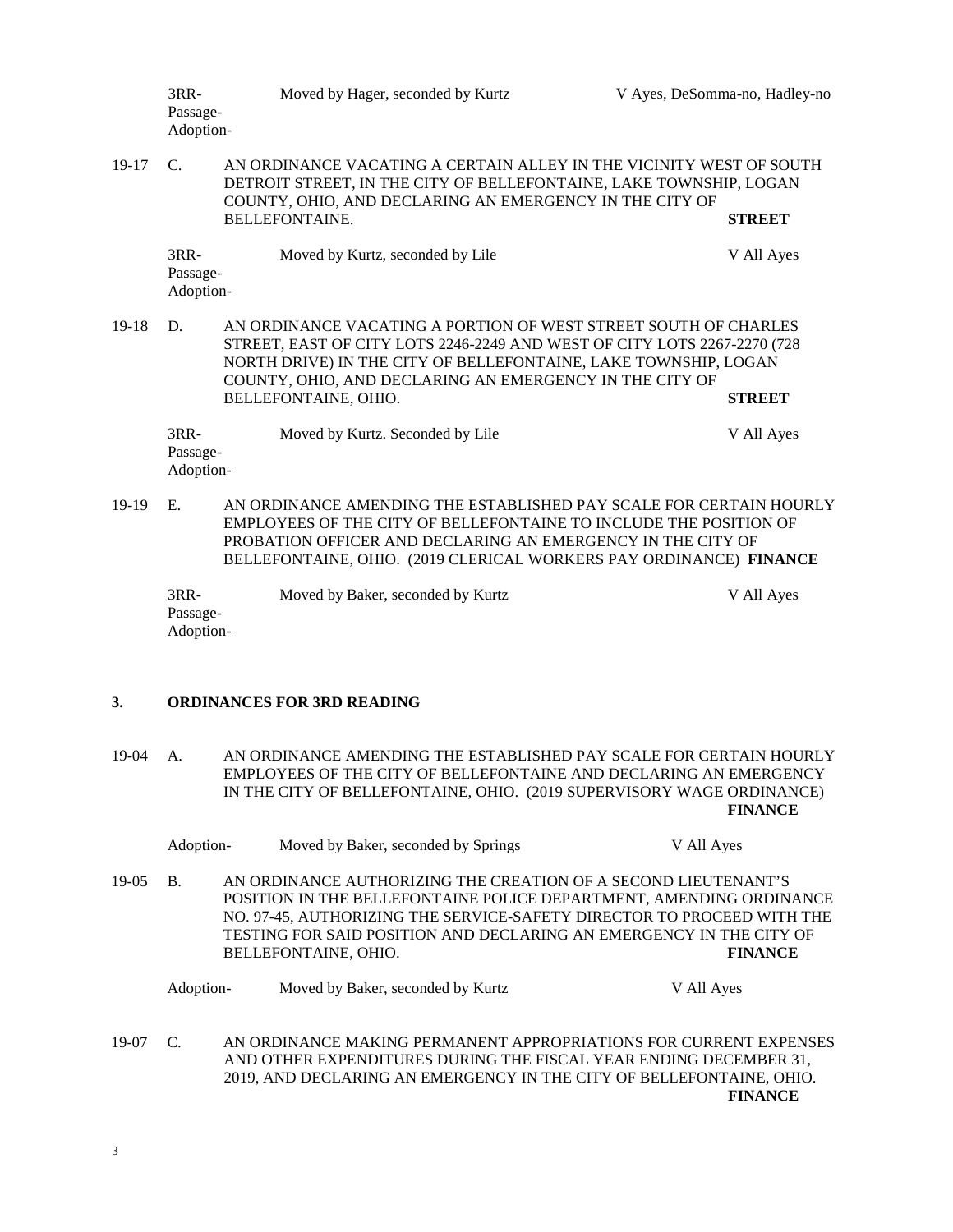|         | Adoption-       |       | Moved by Baker, seconded by Springs                                                                                                                                                                                                                                                                                                                                                                                                                                       | V All Ayes                   |
|---------|-----------------|-------|---------------------------------------------------------------------------------------------------------------------------------------------------------------------------------------------------------------------------------------------------------------------------------------------------------------------------------------------------------------------------------------------------------------------------------------------------------------------------|------------------------------|
| 19-08   | D.              |       | AN ORDINANCE AUTHORIZING THE SERVICE-SAFETY DIRECTOR TO SEEK<br>PROPOSALS AND/OR ADVERTISE FOR BIDS AND ENTER INTO CONTRACT WITH<br>THE SELECTED CONTRACTOR AND/OR BIDDERS FOR THE 2019 STREET PAINTING<br>& STRIPING PROJECT AND DECLARING AN EMERGENCY IN THE CITY OF<br>BELLEFONTAINE, OHIO.                                                                                                                                                                           | <b>FINANCE</b>               |
|         | Adoption-       |       | Moved by Baker, seconded by Springs                                                                                                                                                                                                                                                                                                                                                                                                                                       | V All Ayes                   |
| 19-09   | E.              | OHIO. | AN ORDINANCE AUTHORIZING THE SERVICE-SAFETY DIRECTOR TO SEEK<br>PROPOSALS AND/OR ADVERTISE FOR BIDS AND ENTER INTO CONTRACT WITH THE<br>SELECTED CONTRACTORS AND/OR BIDDERS FOR THE 2019 STREET RESURFACING<br>PROJECT AND DECLARING AN EMERGENCY IN THE CITY OF BELLEFONTAINE,                                                                                                                                                                                           | <b>FINANCE</b>               |
|         | Adoption-       |       | Moved by Baker, seconded by Kurtz                                                                                                                                                                                                                                                                                                                                                                                                                                         | V All Ayes                   |
| $19-10$ | F.              |       | AN ORDINANCE AUTHORIZING THE SERVICE-SAFETY DIRECTOR TO SEEK<br>PROPOSALS AND/OR ADVERTISE FOR BIDS AND ENTER INTO CONTRACT WITH THE<br>SELECTED CONTRACTOR AND/OR BIDDERS FOR THE WEST STREET CURB AND<br>SIDEWALKS PROJECT AND DECLARING AN EMERGENCY IN THE CITY OF<br>BELLEFONTAINE, OHIO.                                                                                                                                                                            | <b>FINANCE</b>               |
|         | Adoption-       |       | Moved by Baker, seconded by Springs                                                                                                                                                                                                                                                                                                                                                                                                                                       | V All Ayes                   |
| 19-11   | G.              |       | AN ORDINANCE AUTHORIZING THE SERVICE-SAFETY DIRECTOR TO SEEK<br>PROPOSALS AND/OR ADVERTISE FOR BIDS AND ENTER INTO CONTRACT WITH<br>THE SELECTED CONTRACTOR AND/OR BIDDERS FOR THE W. SR 47 BUSINESS<br>PARK IMPROVEMENTS PROJECT AND DECLARING AN EMERGENCY IN THE CITY<br>OF BELLEFONTAINE, OHIO.                                                                                                                                                                       | <b>FINANCE</b>               |
|         | Adoption-       |       | Moved by Baker, seconded by Kurtz                                                                                                                                                                                                                                                                                                                                                                                                                                         | V All Ayes                   |
| $19-12$ | Η.              |       | AN ORDINANCE AUTHORIZING THE SERVICE-SAFETY DIRECTOR TO SEEK<br>PROPOSALS AND/OR ADVERTISE FOR BIDS AND ENTER INTO CONTRACT WITH<br>THE SELECTED CONTRACTOR AND/OR BIDDERS FOR THE TR 179 & TR 185<br>WATERLINE EXENSION PROJECT AND DECLARING AN EMERGENCY IN THE CITY<br>OF BELLEFONTAINE, OHIO.                                                                                                                                                                        | <b>FINANCE</b>               |
|         | Adoption-       |       | Moved by Baker, seconded by Springs                                                                                                                                                                                                                                                                                                                                                                                                                                       | V All Ayes                   |
| $19-14$ | Ι.<br>Adoption- |       | AN ORDINANCE AUTHORIZING THE SERVICE-SAFETY DIRECTOR TO ENTER INTO<br>CONTRACT WITH SOUTHEASTERN EQUIPMENT COMPANY INC. FOR THE<br>PURCHASE OF A CASE FRONT END LOADER THROUGH THE STATE CONTRACT<br>PURCHASING PROGRAM AND AUTHORIZING THE SERVICE-SAFETY DIRECTOR TO<br>TRADE IN CERTAIN UNNEEDED EQUIPMENT AND APPLY THEIR TRADE VALUE<br>AGAINST SAID PURCHASE AND DECLARING AN EMERGENCY IN THE CITY OF<br>BELLEFONTAINE, OHIO.<br>Moved by Baker, seconded by Kurtz | <b>FINANCE</b><br>V All Ayes |

## **COMMUNICATIONS FROM CLERK:** none

**COMMUNICATIONS FROM COUNCIL:** President Wagner refers two issues to Mrs. Hager and the Rules Committee for review, excused absences and clarification on the definition of majority vote.